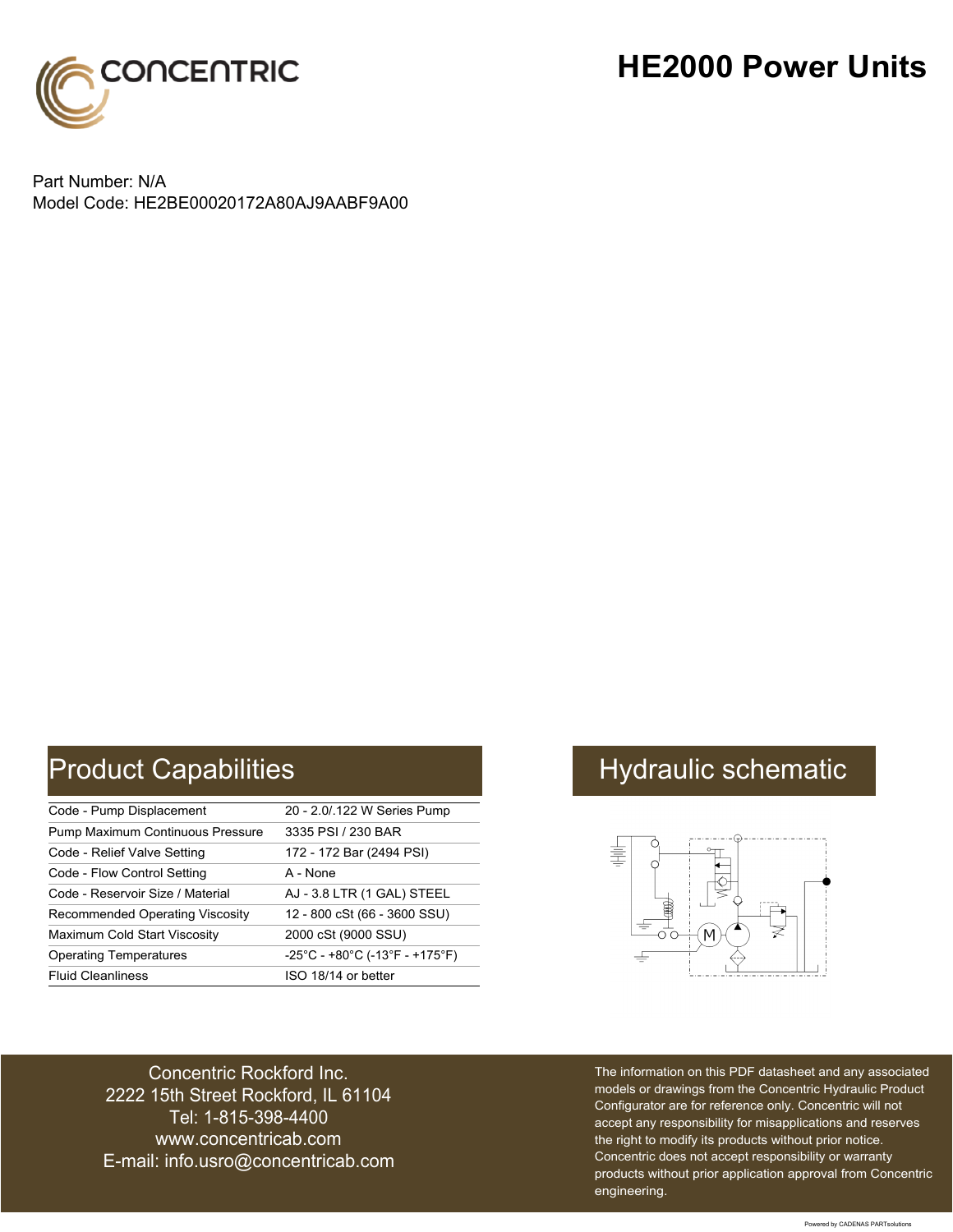## **HE2000 Power Units**



### **Motor Performance Assembly Kit List**



S2 and S3 CURVES 12 VDC, 1 TERMINAL, SERIES WOUND MOTOR



These are performance curves for your power unit. You can use these curves to determine the amp draw and performances as well as run time restrictions.

For these charts, start on the horizontal axis and go up to find you parameters. THE S2/S3 % for DC motors are measured in minutes and % of a 5 minute duty cycle respectively.

HE2000 power units can easily be assembled from kits in our 130 standard capabilities program.

These kits can be purchased through your local distributor and assembled. Below is a list of the kits and quantities required for your power unit.

| <b>Kit Description</b>   | <b>Kit Number</b> | Qty.         |
|--------------------------|-------------------|--------------|
| Adapter Kit              | #1303649          | $\mathbf{1}$ |
| Port Plug Kit            |                   |              |
| AC Motor Adapter Kit     |                   |              |
| Valve Kit                | #1300192          | $\mathbf{1}$ |
| Solenoid Coil Kit        |                   |              |
| Manifold Kit             |                   |              |
| Cavity Plug Kit          |                   |              |
| P.O. Check Kit           |                   |              |
| <b>Riser Block Kit</b>   |                   |              |
| <b>Bolts Kit</b>         |                   |              |
| Pump Type Kit            | #1303438          | $\mathbf{1}$ |
| Relief Valve Setting Kit | #1303661          | $\mathbf{1}$ |
| Flow Control Valve Kit   |                   |              |
| Motor Kit                | #1300027          | $\mathbf{1}$ |
| Reservoir Kit            | #1300904          | $\mathbf{1}$ |
| <b>Start Switch Kit</b>  |                   |              |
| Tube Kits Kit            | #1300868          | $\mathbf{1}$ |

Concentric Rockford Inc. 2222 15th Street Rockford, IL 61104 Tel: 1-815-398-4400 [www.concentricab.com](www.concentrichydraulics.com) E-mail: [info.usro@concentrica](mailto://info.usro@concentricab.com)b.com The information on this PDF datasheet and any associated models or drawings from the Concentric Hydraulic Product Configurator are for reference only. Concentric will not accept any responsibility for misapplications and reserves the right to modify its products without prior notice. Concentric does not accept responsibility or warranty products without prior application approval from Concentric engineering.